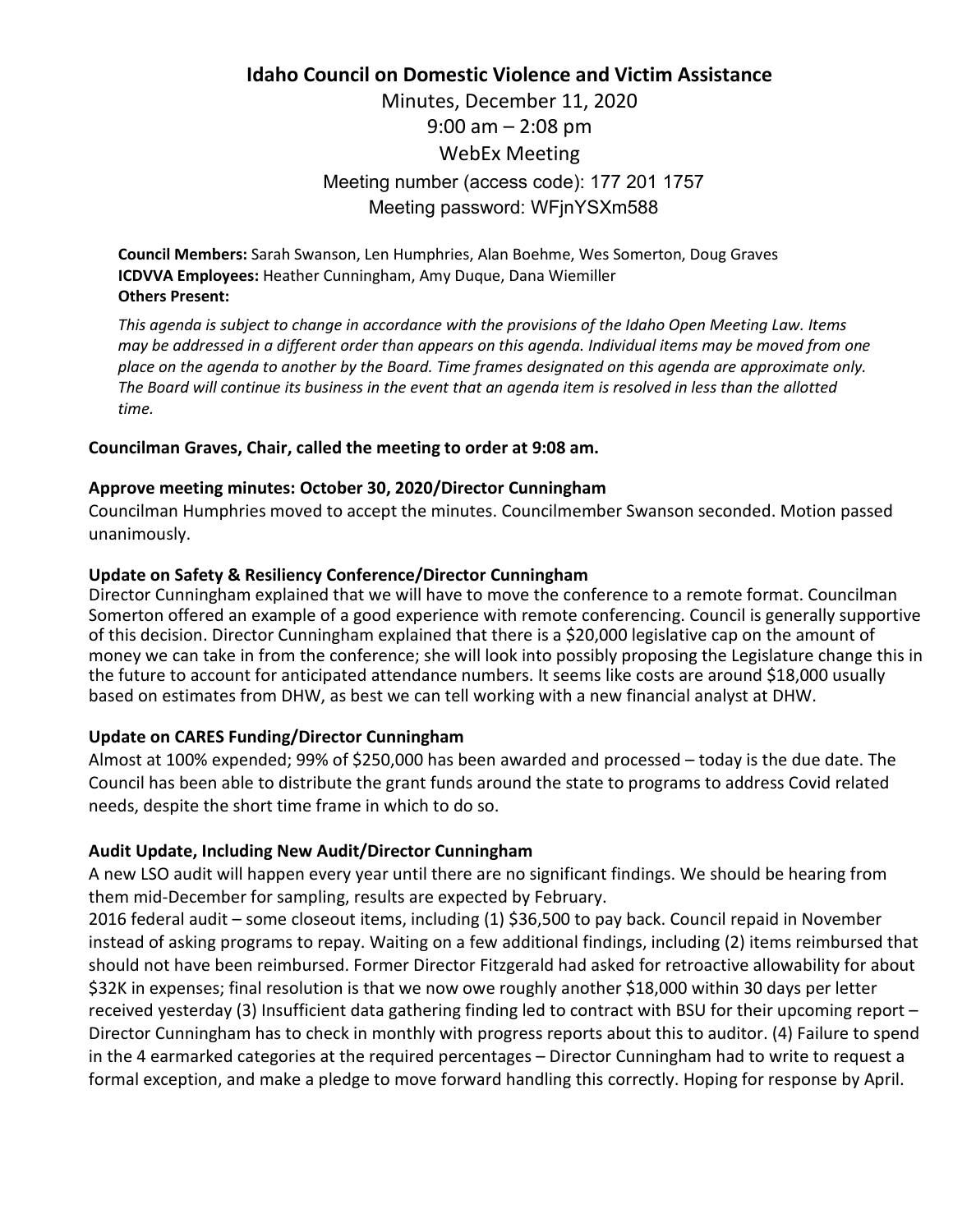## **Research Analyst Position Update/Director Cunningham**

Position is re-listed. First round the only viable candidate took another position prior to any offer. This time it is being marketed more aggressively. May need to re-list after the holidays if this search is not successful; closes 12/22.

## **Confidentiality Policy – Action Item/Director Cunningham**

At the October 30 meeting Council discussed the Confidentiality Policy and the Council asked Director Cunningham to run it by legal. There are no issues with the language per the Council assigned AG, so if we want to adopt this, it will require a Council vote. Councilman Humphries moved to accept the policy. Wes seconded. Passed unanimously.

## **Update on FY 20 and 21/Ms. Wiemiller**

Ms. Wiemiller presented the FY20 agencies who underspent by 20% or more – the Council wanted to know the reasons. Agencies mostly had operations hindered by COVID. Twin Falls PD had a huge training and travel budget that couldn't be spent with COVID. Bannock Youth also suffered from schools shutting down – they do a lot of work in collaboration with the schools. Council and staff were satisfied that agencies did the best they could under the circumstances.

For FY21, Ms. Wiemiller presented the Q1 update on FY21 expenditures. Ms. Duque explained that the U of I law school still has not been paid anything. They just submitted their first draw, and it is for the month of November. Most others are doing fine. Ms. Wiemiller's regions had a few instances where reallocations may be necessary – Bannock Youth is still having issues spending due to the COVID. Lemhi County didn't submit a July draw, so they appear behind, but can likely catch up. We will stay on top of spending, making reallocations possible as needed. Councilman Somerton was curious about federal reporting about Covid's effect on ability to expend grants – Ms. Wiemiller responded that the inability to spend hasn't been a specific topic of reporting, but funds can be spent a little differently (i.e., hazard pay). Ms. Duque also mentioned match waivers – VOCA is aware that agencies are struggling with fundraising.

# **Update & Overview on Federal Grant Awards/Director Cunningham**

Director Cunningham explained her grant summary spreadsheet that was distributed, which shows VOCA & FVPSA grants and Covid supplement funds. The new FVPSA application is anticipated for release next Friday, due in mid-April. 2<sup>nd</sup> part of spreadsheet shows VOCA grants – finished 2017 grant; now spending 2018 grant money; 2020 accepted. VOCA is expected to fall dramatically in coming years. The 2020 grant was accepted in the federal system (\$9M). It is important for us to understand all the overlapping spending streams, how they weave together, and to be prepared for the reductions to come.

### **ICDV Strategic Plan/Director Cunningham**

Strategic plan is due August 28 each year. We are required to do one. Director Cunningham could only find one for 2019. Wanted to ask Council what their role has been, if it's on their radar now. Councilman Swanson remembers going through the process with Former Director Fitzgerald in 2019 with the Council at the time. Councilman Graves agreed it should be done each year – can use facilitator to help with it. Councilman Somerton suggested making it a dedicated meeting. Director Cunningham suggested an action plan: either March or July (not during grant cycle), and probably virtual this year. Pre-assignments can make it go faster. Everyone seems to be in favor of February 19, via Zoom. Director Cunningham does not think a consultant is necessary this year and would be a challenge in a virtual format so she will facilitate unless the Council directs otherwise.

### **Council Vacancies/Reappointments/Director Cunningham**

Reappointments for Councilman Somerton and Councilman Boehme are pending with Governor's office.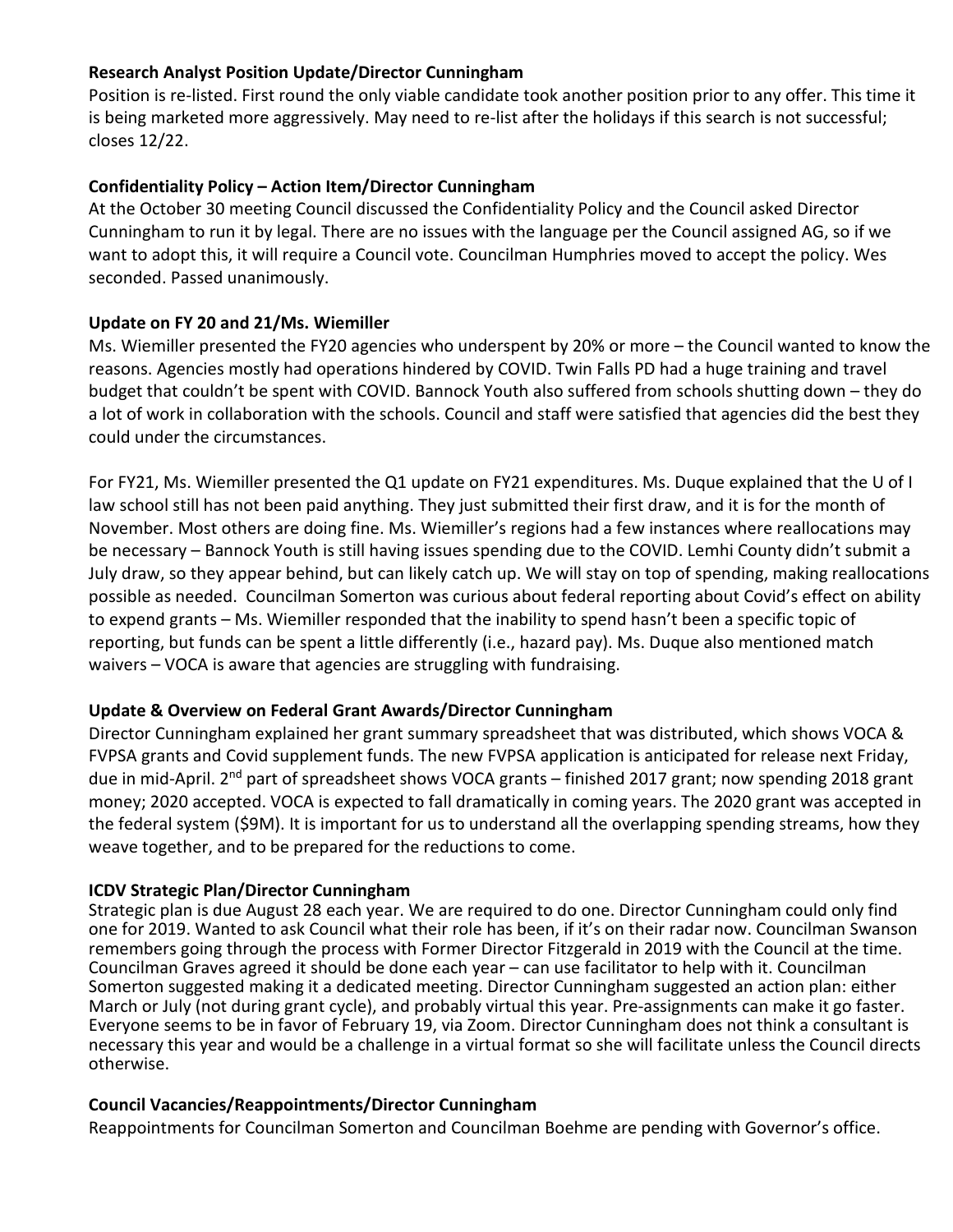Regions 4 and 5 have vacancies. Council members were asked to submit any suggestions to the ED or Governor's Office for consideration Ms. Duque suggested a candidate from a medical field, per the statute suggesting diverse council membership from a variety of fields.

# **Office Space Update/Director Cunningham**

To keep the Council informed regarding spending, Director Cunningham sent out a pdf of the diagram for the expanded Council office space; for about \$8,200 an internal wall can be installed to make 2 offices out of the current grants manager space (with cubicles) with the net effect of 6 roughly equal office spaces and one larger conference room. Also planning to re-carpet new space, per bid for about \$3,000.

# **Presentation on BSU Agency Survey Final Report/Dr. Laura King**

2019 survey of providers (ID victim service agencies: all VOCA recipients, victim witness programs, and Coalition members) – 103 were invited to participate, 86 responded. 36 were appropriate for analysis. Some important results:

- Most agencies want more in-person training. Online advanced training, multidisciplinary training also desired. Topics of highest interest: Community Coordinated Response, Working within systems and communities, Human trafficking, male and other underserved victims, and for employees: Self care, strategic planning, trauma-informed services.
- 57.6% of agencies serve at least one rural county. Canyon, Ada, Payette, and Washington have the most service coverage. 10 counties in Idaho are served by only 3 agencies.
- Reasons to deny services: Funding restrictions, eligibility requirements, staff shortages
- The most needed services: temp and permanent housing, shelter
- Most impactful barriers in 2019: funding restrictions, community awareness, staffing shortages, rurality/isolation, referrals/resources
- Recommendations: see handout on all recommendations, one of Council mtg docs for the meeting

# **Grant Manual Review/Director Cunningham**

Staff has revised the entire grant manual to make it more comprehensive as a daily resource for subrecipients to get their questions answered. Ms. Duque explained that the previous version was a little too high-level, without the specifics needed to guide the day-to-day decisions of the agencies. Director Cunningham asked about a vote to accept the manual. Councilman Humphries pointed out that "Action Item" needs to be on the agenda in order for a vote to be taken. Director Cunningham could list it as an Action Item at the next meeting. Councilman Humphries suggested that this doesn't need formal Council approval, but is an administrative document under Director Cunningham's authority as ED. Councilman Somerton agreed. Councilman Graves agreed.

# **Set Grant Application and Review Deadlines Dates/Director Cunningham**

Director Cunningham explained the timetable for the spring grants cycle.

- $\circ$  Apps due March 31 = first publication Jan 30 or earlier to allow 60 days
- o Council Meeting April 23<sup>rd</sup> for scoring (April 16<sup>th</sup> Offender Intervention Mtg?)
- o Awards to CAPS May 7
- $\circ$  Contracts back June 1 to subrecipients

# **Set 2021 Meeting Dates /Director Cunningham**

Proposed meeting dates for the year (Council can't vote today, as this is not listed as an Action Item on the agenda):

- $\circ$  March 5<sup>th</sup> Council Mtg
- $\circ$  Council Meeting April 23<sup>rd</sup> for scoring (April 16<sup>th</sup> Offender Intervention Mtg?)
- o June 2 & 3 currently scheduled Safety & Resilience Conference